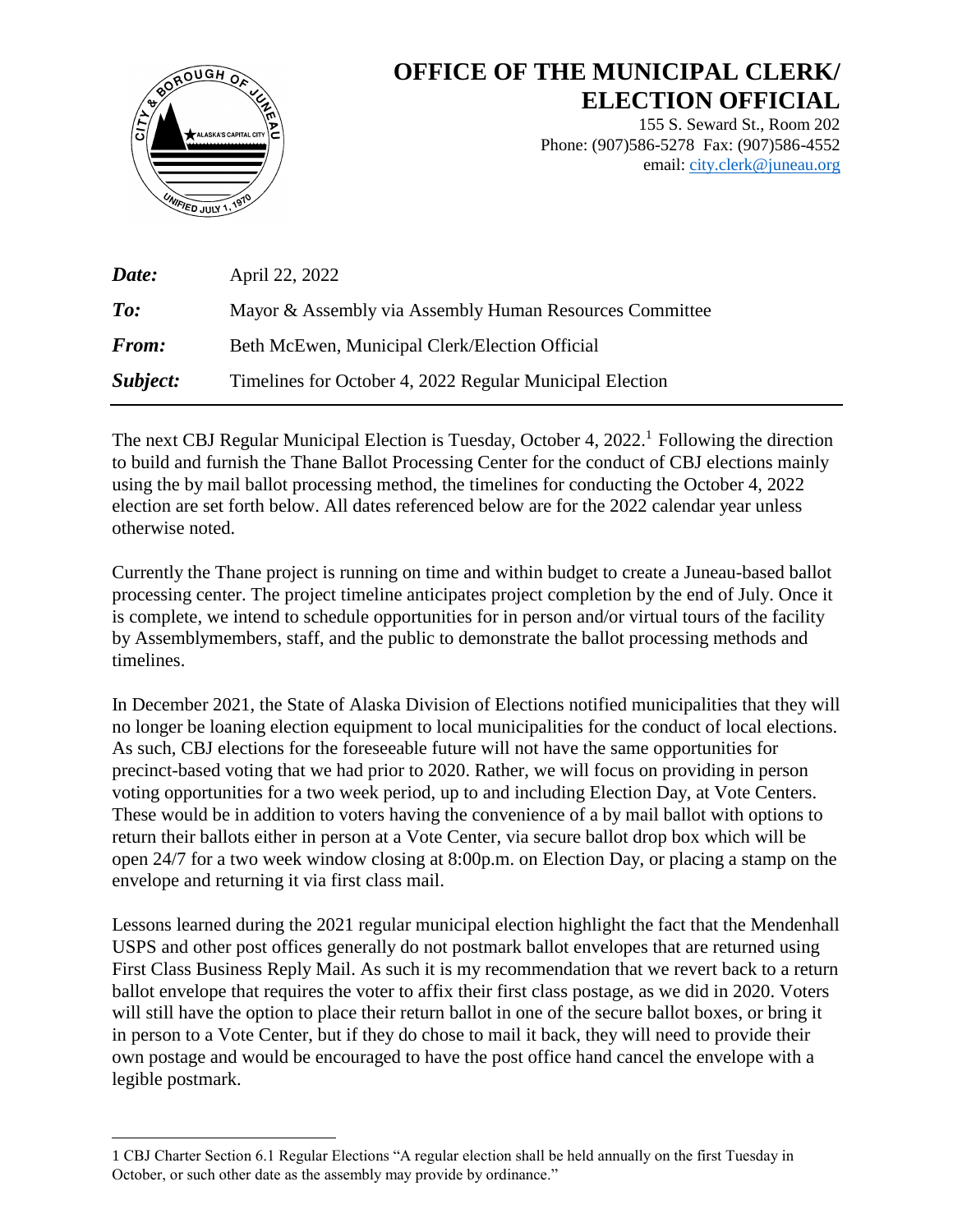#### **CHARTER AMENDMENTS**

The Assembly may propose a Charter amendment by ordinance.<sup>2</sup> In order for a proposed amendment to be submitted to the voters at the regular election, an ordinance to amend the charter would need to be adopted no earlier than Monday, June 6, and no later than Friday, August 5.<sup>3</sup> These deadlines are set to avoid the need to hold a special election. The first regular meeting for the Assembly to introduce a charter amendment is May 16, the last regular scheduled meeting for the Assembly to adopt a charter amendment is August 1, unless special meetings are scheduled for such purposes.

## **GENERAL BALLOT PROPOSITIONS**

Notice of the regular election must be published no later than Sunday, September 4.<sup>4</sup> The notice must state the purposes of the election. All ballot propositions must be finalized prior to the date the notice of election is published.

Ordinances or resolutions proposing a ballot proposition, other than a Charter amendment, must be adopted by August 8, in order to allow time for publishing the notice of election and for ballot preparation, printing and mailing to Juneau. We recommend introducing any ballot measure no later than the June 13 Regular Assembly meeting, with public hearing and Assembly action on July 11. If necessary, the Assembly could delay action until the next regular meeting of August 1. The Assembly can hold a special meeting to introduce or adopt a ballot ordinance, as long as a public hearing on the ordinance is held. The notice of public hearing on an ordinance must be published in a newspaper of general circulation at a minimum of seven days prior to the public hearing.<sup>5</sup>

#### **PETITIONS**

 $\overline{a}$ 

A petition may propose to amend the CBJ Charter or the CBJ Municipal Code. There is an outlined procedure for conducting an initiative (to propose something new) or a referendum (to repeal something in existence). To start a petition, petitioners form a committee of five qualified municipal voters and submit an affidavit stating the purpose of the petition to the Clerk's office.<sup>6</sup> A petitioner's committee is encouraged to submit a copy of the affidavit and the proposed ordinance, resolution or other measure to be initiated to the City and Borough Attorney with a request that it be reviewed by the Attorney.<sup>7</sup>

<sup>2</sup> CBJ Charter Section 14.2 Proposal by the Assembly "The assembly may propose Charter amendments by ordinance containing the full text of the proposed amendment and adopted by at least six votes of the assembly." 3 CBJ Charter Section 14.5 Election "The election shall be held not less than sixty days and not more than one hundred and twenty days after the amendment has been proposed. If no regular election is to be held within that period, the assembly shall provide for a special election on the proposed amendment."

<sup>4</sup> CBJ Charter Section 6.1 Regular Elections "At least thirty days published notice shall be given of a regular election."

<sup>5</sup> CBJ Charter Section 5.3 Ordinance Procedure (a) "…The public hearing on an ordinance shall follow publication by at least seven days…"

<sup>6</sup> CBJ Charter Section 7.2 Commencement of Proceedings. (a) "Any five qualified municipal voters may commence initiative or referendum…"

<sup>7</sup> CBJ Code Section 29.10.020 Attorney assistance on initiative petitions.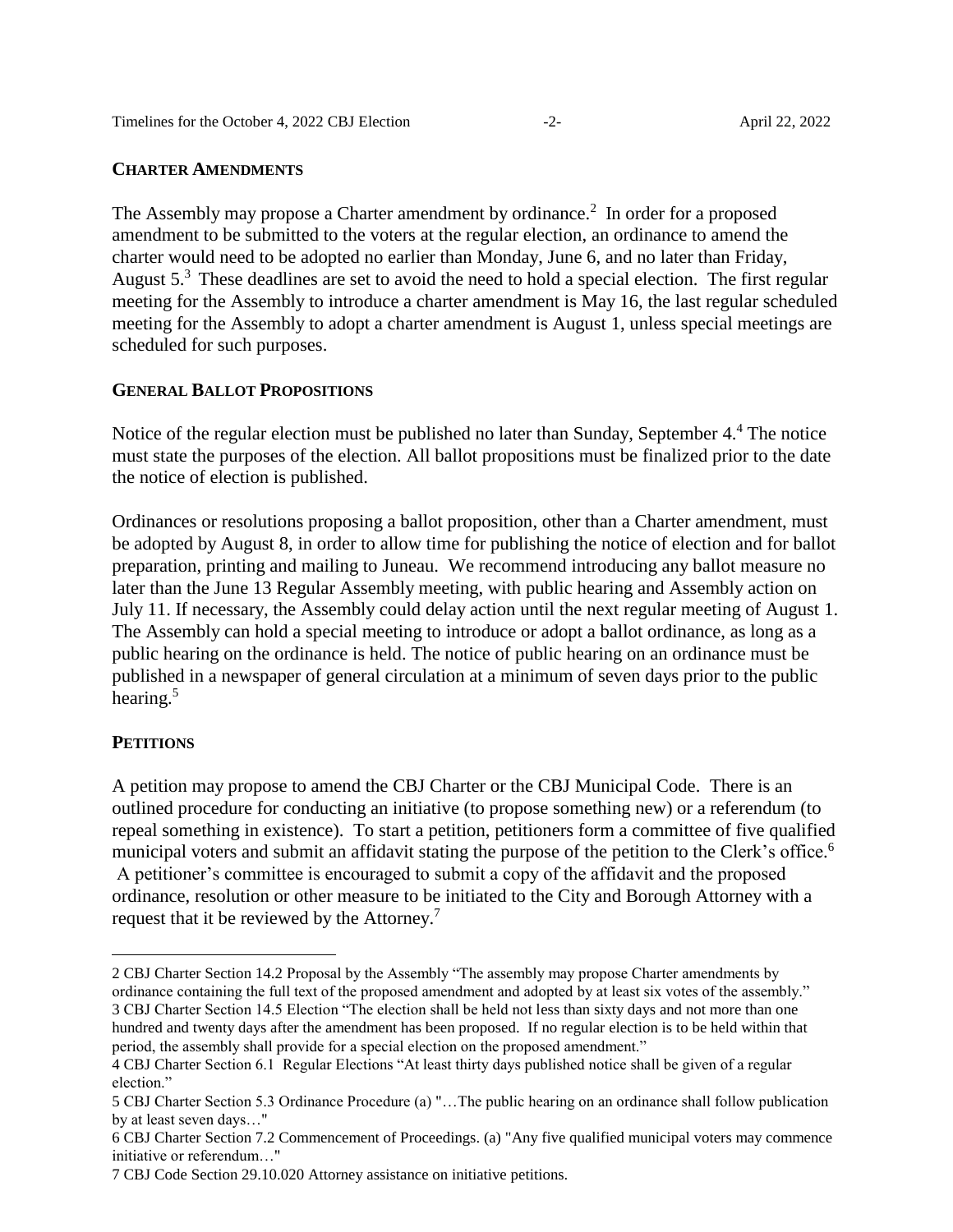After receipt of a petition affidavit, the Clerk has 15 work days to review and deny or approve the petition affidavit and, if approved, issue petition books. The petition committee then has 30 days in which to obtain the signatures of qualified voters equal to 25% of the votes cast in the preceding regular municipal election. Based on the 8,517 total ballots counted during the 2021 election, twenty-five percent of that would require 2,129 signatures of qualified voters to certify a petition in the City and Borough of Juneau.<sup>8</sup>

The CBJ Charter and Code anticipates a timeframe, which can extend up to 55 - 75 days from the time the affidavit is submitted in the Clerk's office to the time it is certified by the Clerk.  $\frac{9}{10}$ This includes 15 days for the Clerk to review and issue signature booklets to a petitioner's committee, 30 days for the collection of signatures, 10 days for the Clerk to certify signatures, and up to 20 additional days for petitioners to gather, and the Clerk to review, additional signatures if a timely submitted petition is found deficient.

The time frames for a certified petition proposition to be placed on the ballot vary depending on the type of petition proposed.<sup>11</sup> Petitioners were encouraged to contact the Clerk's office no later than April 12 to begin working on the petition process.

## *Charter Amendments*

If the petition proposes a Charter amendment, the Assembly *does not* participate in the process. Once certified, the proposition is placed on the ballot.  $12$  In order to meet publication deadlines for the Notice of Election and to avoid a special election the following dates are set for 2022:<sup>13</sup>

## *Charter Amendments:*

June 6 - Earliest day Clerk can certify a voter initiated charter amendment petition. (Petitioner affidavit to be submitted no earlier than April 13.)

August 5 - Last day Clerk can certify a voter initiated charter amendment petition. (Petitioner affidavit to be submitted by May 17 at the latest.)

If a charter amendment petition is submitted outside of the timeframe to fall on a regularly scheduled election, a special election may be required to be held to determine the outcome.

 $\overline{a}$ 

<sup>8</sup> CBJ Charter Section 7.3

<sup>9</sup> CBJ Code Section 29.10.025 Certification of Petitioners' Committee Affidavit

<sup>10</sup> CBJ Charter Section 7.3 Petition "A petition…shall be filed in proper form with the clerk within thirty days after the date of issuance of petition pages" and 7.6 Examination for Sufficiency "Within ten days following the date on which the petition is filed in proper form, the clerk shall certify if it bears the required number of signatures"

<sup>11</sup> CBJ Charter Section 14.5 Election (a) "Proposed (charter) amendments shall be submitted to the qualified voters of the municipality" and CBJ Charter Section 7.10 Action on Petitions (a) "When an initiative or referendum petition has been determined sufficient, the clerk immediately shall submit it to the assembly".

<sup>12</sup> CBJ Charter 14.5 (a) Election.

<sup>13</sup> CBJ Charter Section 14.5 (b) Election (b) "The election shall be held not less than sixty days and not more than one hundred and twenty days after the amendment has been proposed."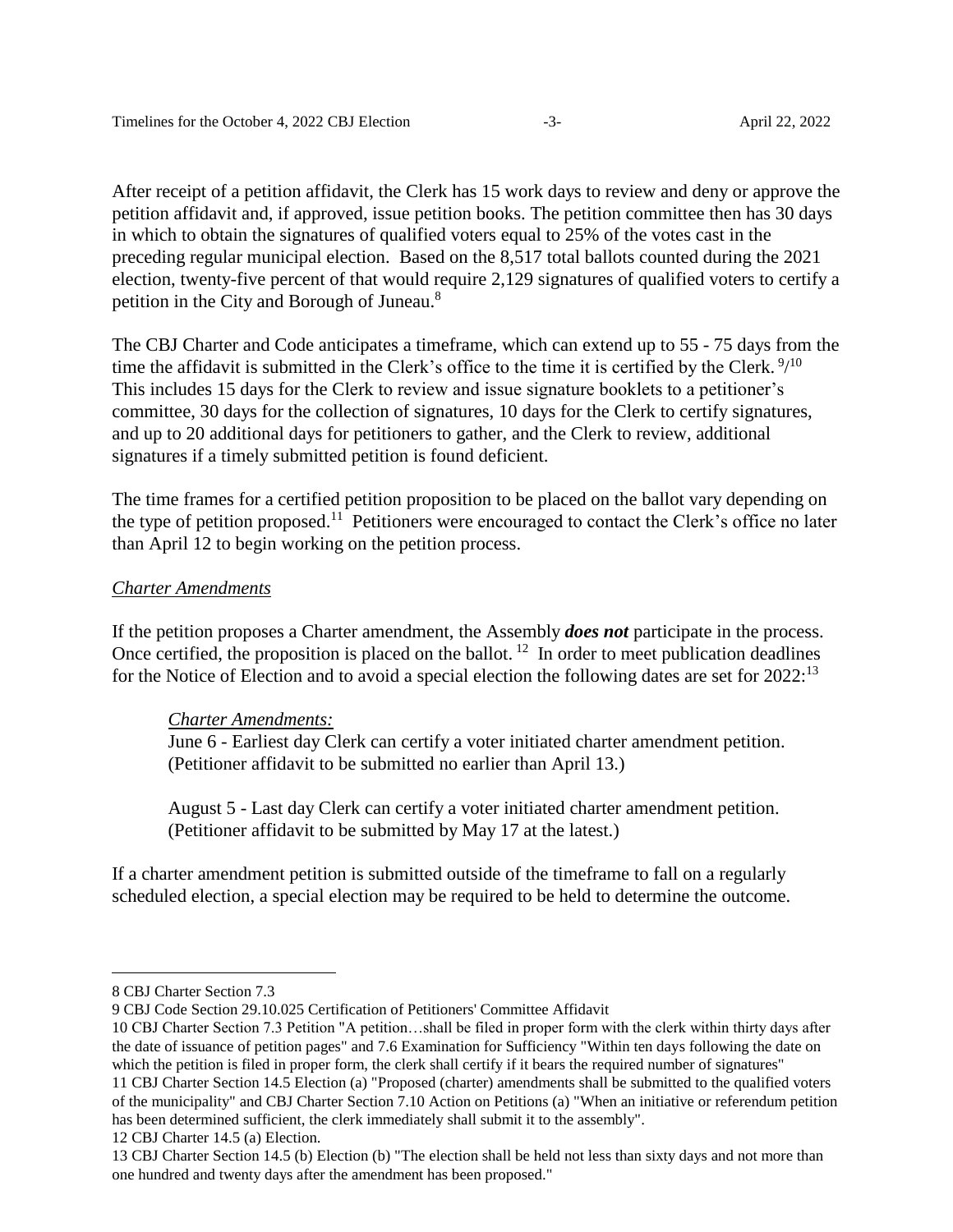#### *Code Ordinances*

If the petition proposes adoption by initiative or repeal by referendum of an ordinance, the Assembly *does* participate in the process. Upon certification of an initiative or referendum petition, the Clerk submits it to the Assembly for review and possible action. In order to allow the greatest amount of time possible for the petition process, this timeline proposes an August 1 date by which the Assembly would take action to adopt a substantially similar ordinance or repeal the referred measure.

If the Assembly fails to adopt a proposed initiative measure without any change in substance within forty-five days or fails to repeal the referred measure within thirty days after the date the petition was determined sufficient, the proposed initiative or referred measure is submitted to the voters on the ballot. Since the last *regular* Assembly meeting to act on an ordinance to be placed on the October 4 ballot is August 1, any referendum petition should be certified by the Clerk and submitted to the Assembly by July 5 to allow time for drafting and public notice of a proposed ordinance. The deadline by which the Clerk should certify and submit an initiative petition for adoption no later than the August 1 Assembly meeting would be June 17.

If a petition is submitted to the Assembly outside of the timeframe which would allow the measure to be placed on the regularly scheduled election, the Assembly determines whether it is in the best interest of the municipality to conduct a special election on the matter before the next scheduled election.<sup>14</sup>

A petitioners' committee for either a Code or Charter amendment is encouraged to discuss the matter with the Municipal Clerk and Municipal Attorney prior to action and is encouraged to start activities at the earliest date possible.

## **CANDIDATE FILING PERIOD**

 $\overline{a}$ 

Provided we are conducting the October 4, 2022 as a by-mail election in accordance with CBJ Code 29.07.370, nominating petitions for the municipal election must be submitted no earlier than 8:00 a.m., Friday, July 15, and no later than  $4:30$  p.m., Monday, July  $25.^{15}$  These petitions are available in the Clerk's office and require the signatures of 25 registered CBJ voters. In addition, to be considered a certified candidate, a printed/signed copy of the electronically submitted Alaska Public Offices Commission Public Official Financial Disclosure (APOC POFD) Statement must be submitted to the Clerk's office no later than the July 25, 4:30 p.m. deadline.<sup>16</sup>

<sup>14</sup> CBJ Charter 7.10 Action on Petitions (b) The election on a proposed initiative or referred measure shall be held at the next regular election, or, if already scheduled, a special election occurring not sooner than 90 days from the last day on which the assembly action may be completed on the proposed initiative or referred measure. If no regular election is scheduled to occur within 75 days after the certification of a petition and the Assembly determines it is in the best interest of the municipality, the Assembly may, by ordinance, order a special election to be held on the matter before the next scheduled election. The notice of election shall contain at least a summary of the proposed initiative or referred measure.

<sup>15</sup> CBJ Code Section 29.07.370 (b) Candidates – Nomination

<sup>16</sup> AS 39.50.020 (a)… Candidates for elective municipal office shall file the statement at the time of filing a nominating petition, declaration of candidacy, or other required filing for the elective municipal office. Refusal or